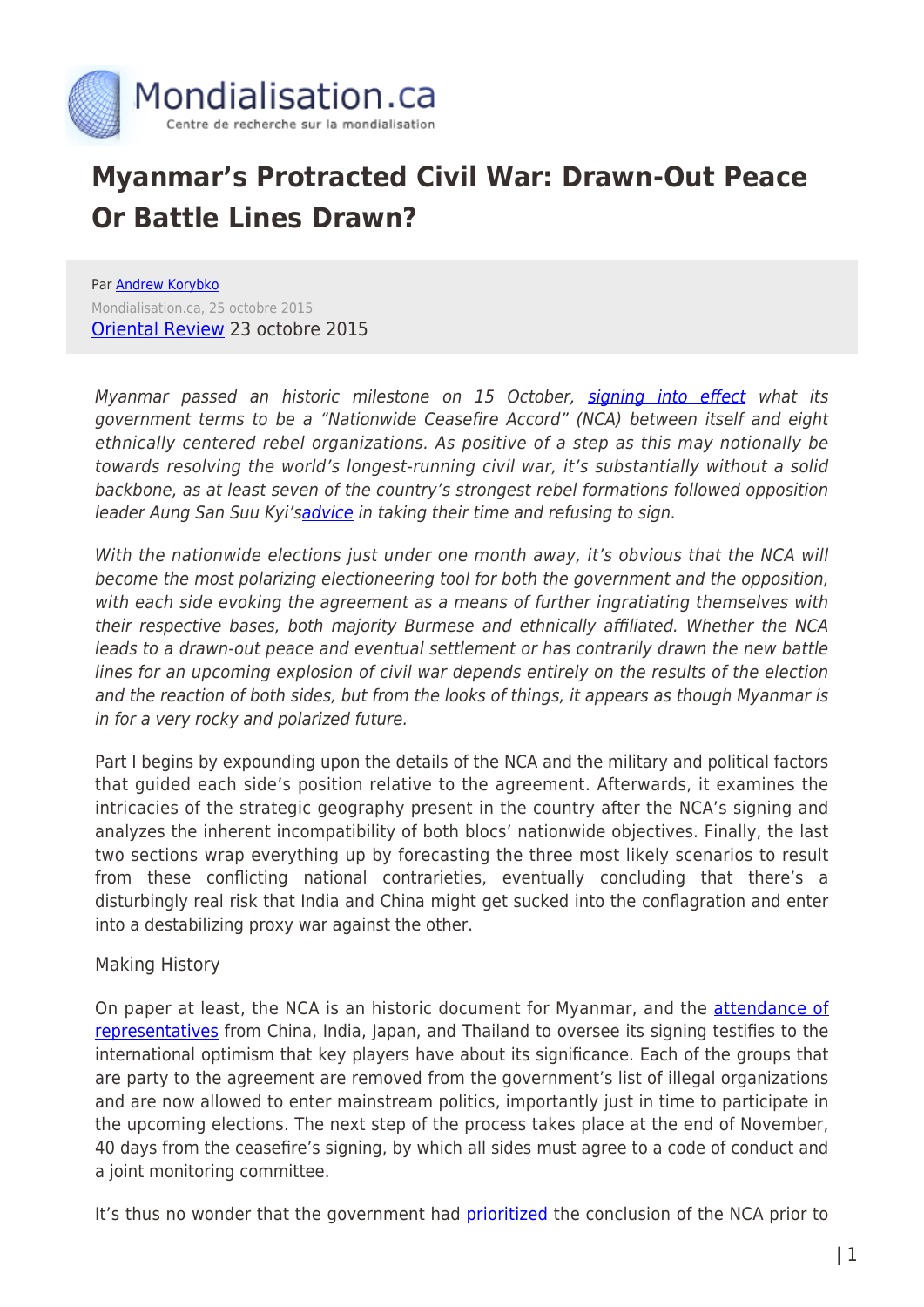the elections, since it gives each of the rebel groups a stake in the process and the country's immediate stability afterwards. The reason this is important is because the

country might be rocked by renewed unrest if Suu Kyi and her followers opt for a  $21^{st}$ century repeat of their last Color Revolution attempt from the 1980s and/or encourage the resumption of full-scale civil war if her National League for Democracy (NLD) party underperforms at the ballot. Here's a listing of which groups have and [haven't agreed](http://www.mmtimes.com/index.php/national-news/16791-kio-accuses-tatmadaw-of-trying-to-force-a-ceasefire.html) to the NCA (as for the latter, including those that were kept outside the process), and they can respectively be categorized by whether their loyalty is to the government or the opposition:

# Signatories (Pro-Government) Mon-Signatories (Opposition)

- \* All-Burma Students' Democratic Front \* Arakan Army
- 
- 
- \* Democratic Karen Benevolent Army \* Lahu Democratic Union
- 
- 
- \* Pa-O National Liberation Organization \* New Mon State Party
- 

- 
- \* Arakan Liberation Party \* Kachin Independence Organization
- \* Chin National Front \* Karenni Natl. Progressive Party
	-
- \* Karen Natl. Lib. Army Peace Council \* Myanmar Natl. Democratic Alliance Army
- \* Karen National Union \* \* Natl. Soc. Council of Nagaland Khaplang
	-
- \* Shan State Army South \* Ta'ang National Liberation Army
	- \* United Wa State Army

# It All Comes Down To The Guns

The most important determinant over whether a group signed the NCA or not appears to its military strength, as the weaker groups aligned with the government while the more powerful ones refused to budge. For example, the Kachin Independence Organization (KIO) and United Wa State Army are the strongest insurgent groups in the country, while the All-Burma Students' Democratic Front is scarcely a force and the hodgepodge of Karen militants have been weakened by in-fighting over the years. The situation with the National Socialist Council of Nagaland - Khaplang (NSCN-K) is [a bit different](http://www.thequint.com/opinion/2015/10/14/myanmar-seeks-to-please-india-by-keeping-nscnk-out-of-ceasefire), in the sense that the government may not have wanted to be seen as fully accommodating a group that the Indian government recognizes as a terrorist organization, which might explain why it didn't bend over backwards to get it to sign. Additionally, the NSCN-K, while likely having its own interests in possibly agreeing to the NCA, is also tightly connected to the KIO that flat-out refused to sign the accord, so in a tactical sense, it was much more advantageous for it to stay outside of the agreement anyhow. That being said, this decision is forecast to have a strong impact on future events, and the analysis will return to it in a forthcoming section.

# Fighting For Different Futures

Each of the rebel groups would like to increase their respective ethnicity's share of power in the country, feeling that they've been left out of the economic and political loop for far too long. The difference over ends, however, comes down to which side they've now aligned themselves with, which as was just explained, is primarily due to whether the said group was strong enough to resist the government or not. Those that are now associated with the authorities through their cooperation in the NCA are in support of retaining Myanmar's unitary nature, as Naypyidaw does not seem willing to flip-flop anytime soon on its decadeslong stance of anti-federalization. Given that the nominally civilian-led (but heavily militaryinfluenced) administration is "reforming" the country, it's conceivable that it might allow some degree of autonomy for minority-majority areas if it absolutely has to, but it would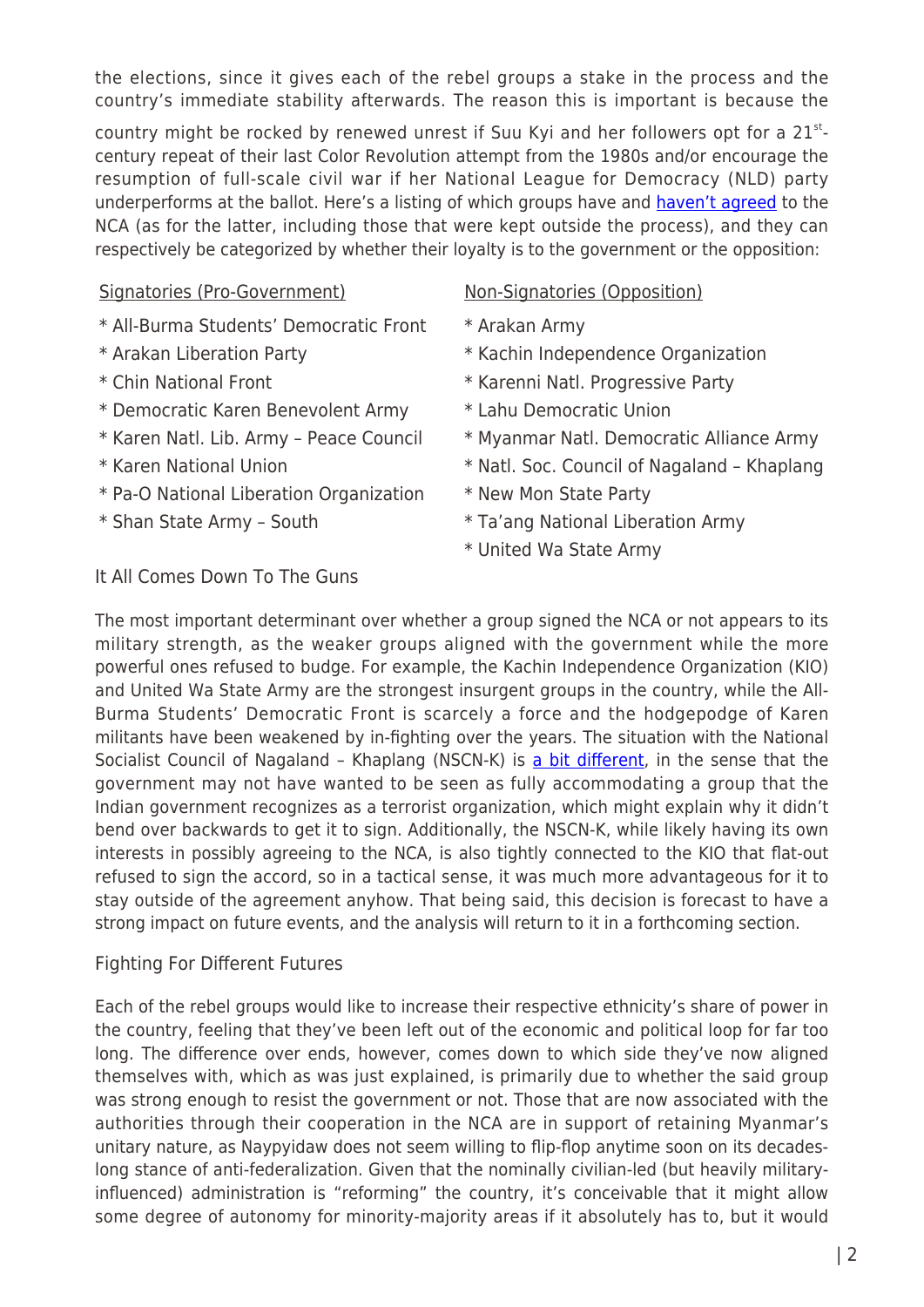definitely fall short of the federalist structure that the NLD opposition and its allies would like to see enter into practice.

That's the primary and irreconcilable difference between the two sides, as the government is adamant in preserving the unitary state, while the opposition wants to dismember it into largely independent and resource-rich 'ethnic reserves'. In fact, out of the 11 groups that constitute the [United Nationalities Federal Council,](http://www.mmpeacemonitor.org/stakeholders/unfc) a pan-rebel alliance of pro-federalist entities, only three of them (the Karen National Union, Chin National Front, and Pa-O National Liberation Organization) 'defected' to the government by signing the NCA, with the remaining eight unyielding in their pursuit of Suu Kyi's federalist agenda. As mentioned above, it's the weaker groups that 'crossed the aisle', so to speak, so the central government simply gained symbolic allies while the federalists still retained the lion's share of their strength. The non-signatories can thus leverage their considerable military potential in the event that civil war erupted once more, especially if they were to more formally ally with one another and coordinate their activities, potentially under Suu Kyi's stewardship.

# Strategic Positioning



The easiest way to make sense of Myanmar's political complexities and forecast their likely progression is to physically map out as many of the factors as possible:

Key

\* Red – government-controlled areas, either through direct administration or NCA rebel alliance

\* Blue – anti-government rebel-controlled areas

\* Black Dots – Myanmar's three SEZs, from north to south they are Kyak Phyu, Thilawa, and Dawei

- \* Yellow Dot The capital of Naypyidaw
- \* White Line [China-Myanmar oil and gas pipelines](http://www.oilseedcrops.org/wp-content/uploads/2013/01/Pipelines-through-Myanmar-to-China.jpg)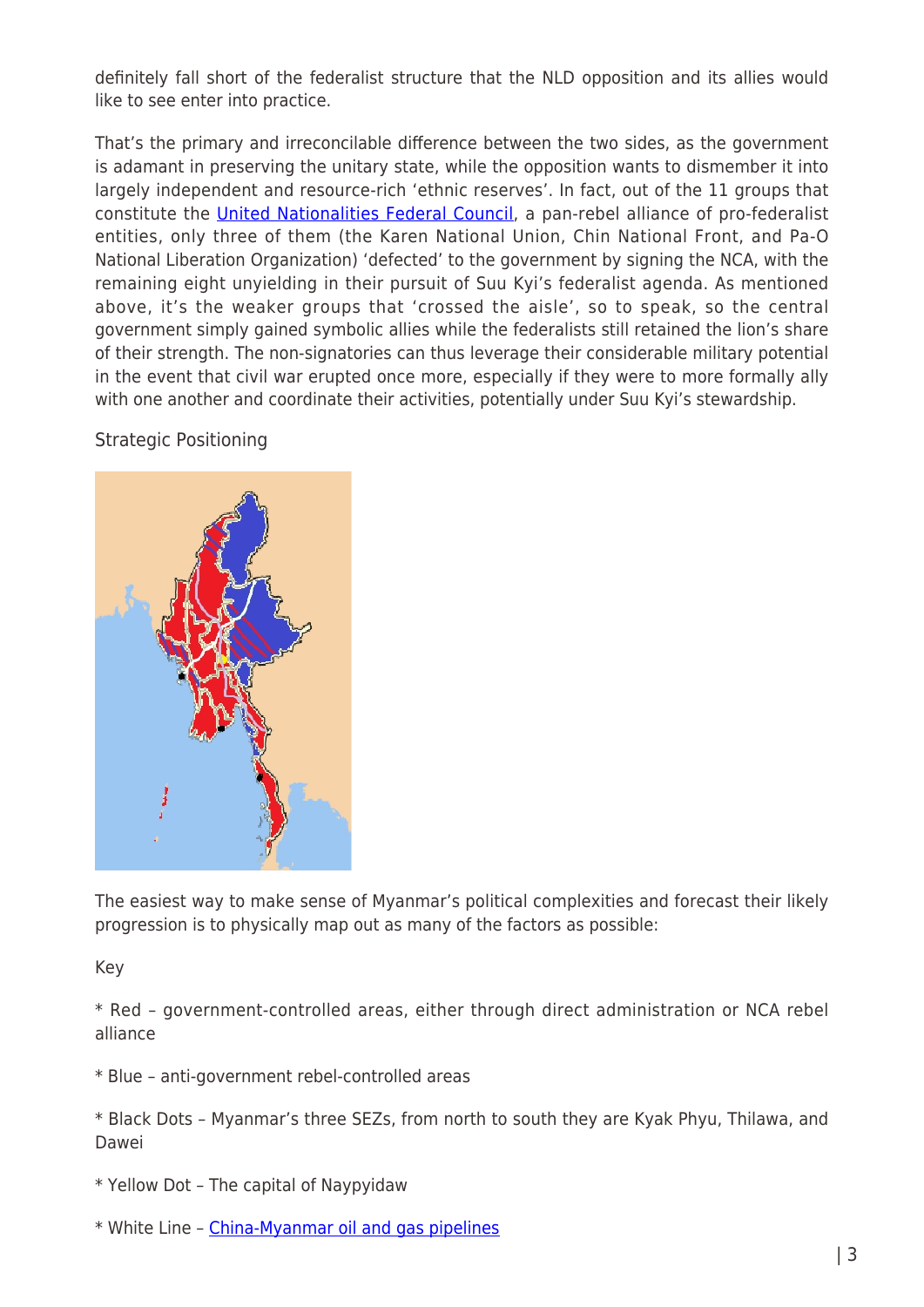\* Lavender Line – [India-Thailand Highway](http://www.businesstoday.in/sectors/infra/new-india-thailand-highway-now-operational-all-you-need-to-know/story/223410.html)

### Red

The above map presents the clearest way for one to understand the present status of forces in Myanmar, and it was drawn from the NCA information listed at the beginning of the analysis. The government has control over a strategic corridor stretching from the northwest to the southeast, with the lynchpins being Chin State (the one just north of blue-striped Rakhine State ["Rohingyaland"]) and Kayin State (the elongated province directly south of the three blue ones), both of which are marked red due to their primary rebel groups' participation in the NCA. The result is that Naypyidaw controls enough territory so as to secure the newly operational India-Thailand Highway that's expected to become a major economic artery for its future growth, and the vast majority of the country's population (and thus, laborers) falls under its jurisdiction. Furthermore, two of the country's SEZs are also safely under its control as well, meaning that Myanmar could realistically maintain the astronomical growth rates that have made it the [fourth-fastest growing economy](http://www.businessinsider.sg/world-bank-fast-growing-global-economies-2015-6/%20-%20.Vgpetd_tmko), with or without regaining full sovereignty over the rebel periphery.

#### Blue

The pro-federalization rebels not party to the NCA are concentrated mostly in the northeast Kachin and Shan States along the Chinese border, and [some reports](http://www.reuters.com/article/2015/10/08/us-myanmar-china-idUSKCN0S22VT20151008) argue that a few of the groups might be under the influence of China. Whether or not this is true is a cause for considerable debate, as China stands to lose a lot more than it gains by indefinitely prolonging a state of instability along its borders, especially since its geostrategic oil and gas pipelines pass through rebel territory. Furthermore, as witnessed at the beginning of the year during the Kokang Rebellion (led by the Myanmar National Democratic Alliance Army, not a member of the NCA), [stray shells fell](http://www.reuters.com/article/2015/04/28/us-china-myanmar-idUSKBN0NJ0X820150428) into Chinese territory, creating an international scandal for which the Myanmar military later had to [apologize and admit responsibility.](http://www.irrawaddy.org/burma/china-says-burma-apologizes-for-bombing-admits-responsibility.html) It's these types of chaotic situations that China definitely doesn't want along its southern border, especially as the US seeks to exploit any and all available opportunities (and well as create its own) so as to offset Beijing's influence in Greater Southeast Asia (of which its Myanmar-bordering Yunnan Province is geographically a part of).

Reverting back to a more domestic analysis about the non-government-controlled areas, they're short on population but [rich in natural resources,](http://thediplomat.com/2015/04/blood-teak-how-myanmars-natural-resources-fuel-ethnic-conflicts/) and therein lay the reason behind their federalization aspirations. They believe that they can acquire formidable wealth if their tiny native population didn't have to share their resources' riches with the rest of the country, siphoned out by the central government's scattered military outposts throughout their territory. Suu Kyi appeals to them precisely because she wants to decentralize the country and move towards a federal model, which is the only thing that these diverse ethnic fighting groups have in common (if it's not outright independence). As explained in the above section about the government-administered territory, the central authorities don't have to go on the offensive in order to survive, but also, because of the rebel's natural resource wealth, they, too, don't really have to change the status quo in order to prosper, aside from ridding their territories of the military that still 'steals' their resources (as they see it, which is the cyclical source of the conflict) or politically realizing a federalist solution that empowers their region. This means that the rebels are technically on the losing defensive, but the dense jungle terrain and hilly geography are on their side and thus poses a massive hindrance to all government efforts in projecting influence deeper into the area and changing the current balance of power present in the periphery.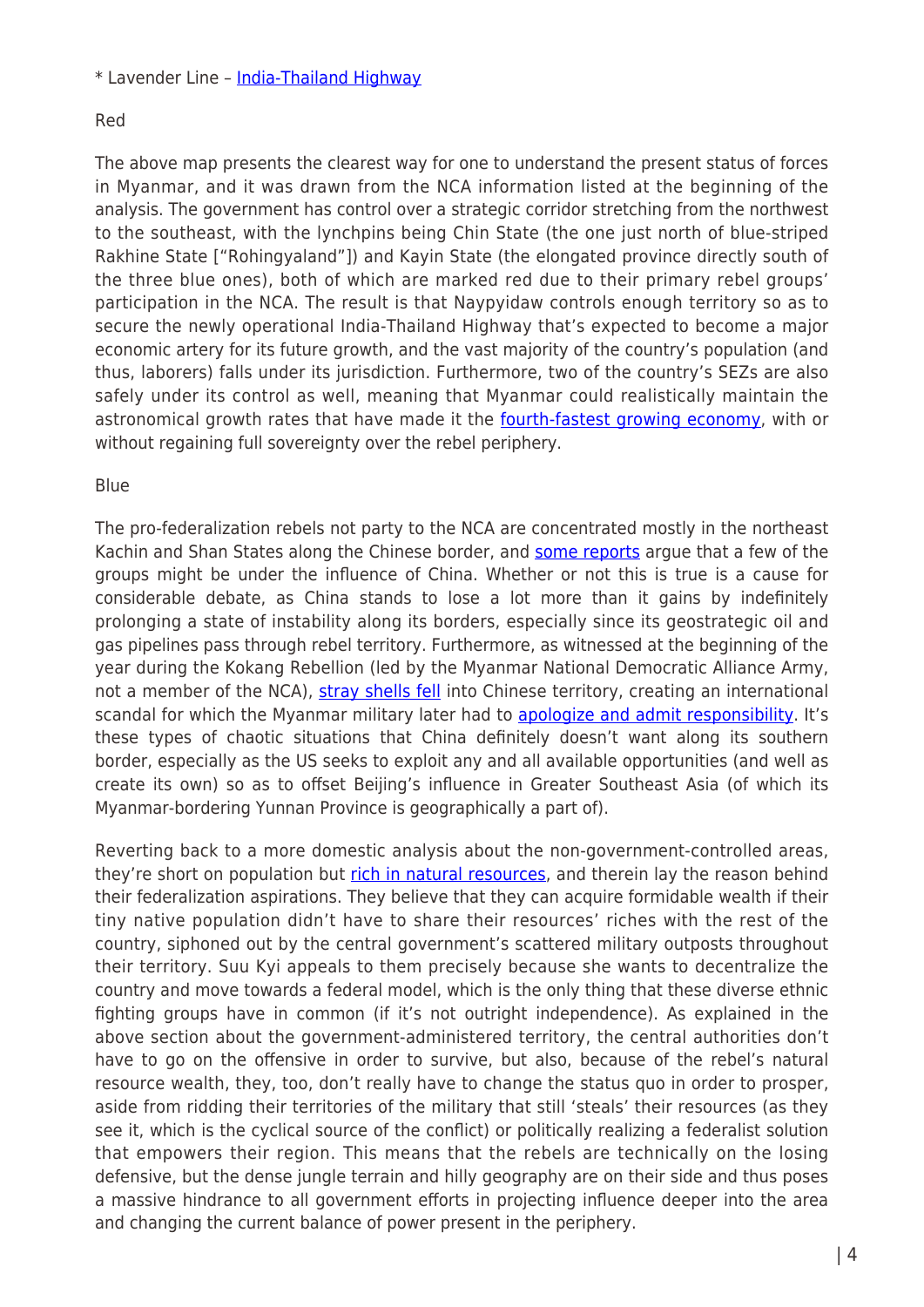### **Stripes**

# Northern Sagaing State:

The color of the stripe represents which 'bloc' is making progress in establishing its influence over a given territory (or part thereof). As can be seen from the map, there are three areas that could possibly become contested battlegrounds in any forthcoming resumption of civil war. Beginning with the northerly most, the blue stripes in Sagaing State represent the National Socialist Council of Nagaland – Khaplang (NSCN-K) that was touched upon earlier. They may not control that much of the area by themselves, but together with their Kachin brothers-in-arms, that part of the state definitely falls under the control of the rebels. It's an enormous vulnerability from the government's point of view because the NSCN-K is the leading organization in the [United Liberation Front of West South East](http://orientalreview.org/2015/06/22/a-secular-isil-rises-in-southeast-asia-i/) [Asia](http://orientalreview.org/2015/06/22/a-secular-isil-rises-in-southeast-asia-i/) (UNFLW), a terrorist umbrella of separatist groups active in Northeast India that proved threatening enough to New Delhi for it to enact a [cross-border raid](http://thesaker.is/indias-war-on-terror-moves-to-myanmar/) against them in June.

# Western Shan State:

Moving along, the next striped section is colored red and lies in the western part of Shan State, home to a plethora of active rebel movements. It's shaded due to the Shan State Army – South's participation in the NCA and the government's scattered military presence in the area, which thus allows the newly created capital to acquire a certain degree of strategic depth from any rebel attack. Keep in mind that the military does in fact have influence further than is indicated on the map (recall the Kokang incident spoken about earlier along the Chinese border), but because of the unfamiliarity its majority-Burmese troops have with the far-flung terrain and the dissipated nature of rebel encampments throughout, it's almost impossible for it to assert a level of sovereignty there equal to what it does in the heartland. The nature of Myanmar's civil war is that it's very difficult to draw clear-cut frontlines between forces, but the red shading in the map was estimated as the best approximation of where the government can exert the highest degree of relative control in the state.

# Rakhine State:

Finally, the last shaded region is the entirety of Rakhine State, otherwise known the homeland of the Rohingyas and referred by them as "Arakan". The two main rebel groups associated with the area are on opposing sides now, with the Arakan Liberation Party (ALP) signing the NCA while the Arakan Army (AA) has yet to do so. Interestingly, however, neither group is thought to exert much direct influence in the state at all, with the AA currently [being based](http://www.irrawaddy.org/burma/fighting-reported-between-govt-and-arakan-army.html) in Kachin State, the nucleus of the country's rebel movements, while the ALP [is in](http://www.mmpeacemonitor.org/research/monitoring-archive/157-alp) the extreme northern reaches of their home state but also in Kayin State. The blue shading is explained by the fact that AA has [infiltrated](http://www.irrawaddy.org/burma/fighting-reported-between-govt-and-arakan-army.html) some of its troops[back](http://english.panglong.org/the-arakan-armys-involvement-in-rakhine-state/) [into](http://english.panglong.org/the-arakan-armys-involvement-in-rakhine-state/) Rakhine State, meaning that it could very well be preparing an insurgency there among the disgruntled Rohingyas in order to jumpstart the creation of a **South Asian "Kosovo" for** ["Rohingyaland"](http://orientalreview.org/2015/06/09/american-plan-for-a-south-asian-kosovo-in-rohingyaland-i/). If they go forward with this plan, and especially if it's coordinated with a concurrent rebel offensive in the northeast countryside and a Color Revolution in the urban areas, then it could possibly succeed, hence why the government felt compelled to get on the good side of one of the rebel factions so as to divide the demographic in the event of any uprising. Speaking of which, the population could be provoked towards this end in the event of [nationalist Buddhist attacks](http://landdestroyer.blogspot.ru/2015/03/myanmar-meet-aung-san-suu-kyis-saffron.html) against the Muslim minority in the state, which have in fact [happened before](http://time.com/2956180/burma-mandalay-race-riots-sectarian-violence-buddhist-muslim/) but have yet to lead to an insurgency.